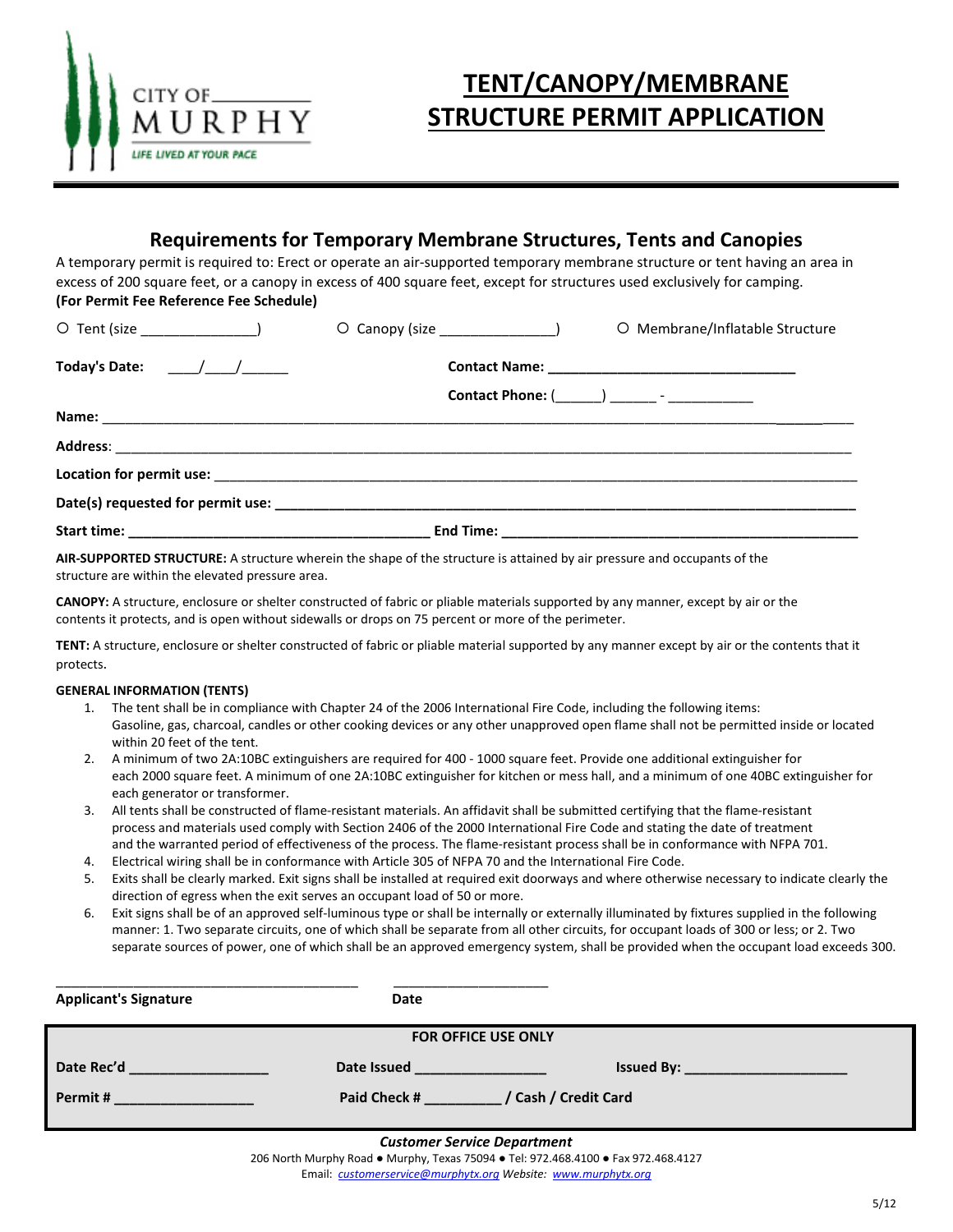

**Tent/Membrane Structure Tents/Bounce Houses** 

## **Effective Date: 8/1/13**

**Summary:** Fire Department requirements for the Permit issuance and safe operation of a Tent/Membrane Structure.

#### **Purpose**

To establish minimum fire and/or life safety quidelines for the use and operation of tents, air-supported membranes structures within the City of Murphy.

#### **Scope**

These quidelines are to be followed when a group, facility, residential subdivision, or multi-family dwelling unit, within the City of Murphy, requests the use of a temporary structure. A temporary structure shall be a tent, canopy, air-supported, air-inflated or tensioned membrane structure.

All Tent and Membrane Structures for the purposes of this guideline and any other guidelines or requirements of the Fire Department shall conform to the 2006 International Fire Code, as adopted and amended by City of Murphy Ordinance No. 09-03-789.

These quidelines are necessarily general in scope and should be applied with appropriate professional judgment and common sense in consideration of the overall fire and life safety situation.

This guide does not replace, nor supersede any adopted codes and/or ordinances adopted by the City of Murphy, or determinations and positions of the Fire Chief or Fire Marshal.

#### **Permits**

A permit is required when the tent or membrane structure has an area in excess of 200 sq. ft. and canopies in excess of 400  $1)$ sq. ft. For uses were several smaller tents (10 X 10) are used and these are located directly adiacent to one another, a permit may be required subject to the review of the Fire Marshal.

#### **Definition:**

Canopy. A structure, enclosure or shelter constructed of fabric or pliable materials supported by any manner, except by air or the contents it protects, and is open without sidewalls or drops on 75 percent or more of the perimeter.

Membrane Structure: An air-inflated, air-supported, cable or frame-covered structure as defined by the International Building Code and not otherwise defined as a tent or canopy.

Tent: A structure, enclosure or shelter constructed of fabric or pliable material supported by any manner except by air or the contents that it protects.

#### **Crowd Manager**

- 1) A crowd manager may be required for larger events where the total number of person attended exceeds 1,000, or when determined by the Fire Marshal.
- The minimum number of crowd managers shall be established at a ratio of 1 for every 250 persons.  $2)$

#### **Requirements**

In general, such fires shall comply with the provisions of the 2006 International Fire Code and the adopted local amendments to such codes as stated below:

- 1) A minimum of 20 ft. clear width shall be provided around the tent, and shall be no closer than 20 ft. to lot lines, buildings, other temporary structures, vehicles. Support ropes and guy wires are not included. Exceptions apply for tents that do not provide cooking operations and comply with Section 2403.8.
- The structure shall not be located within a fire lane or public street. 2)
- Fire apparatus access roads shall be provided. 3)
- Smoking, cooking or use of open flames in the tent shall not be permitted. If cooking is to be used, a separate dedicated 4) cooking tent operation shall be used. Additional requirements shall apply.
- 5) Approved "No Smoking" signs shall be conspicuously posted.

(See Back)